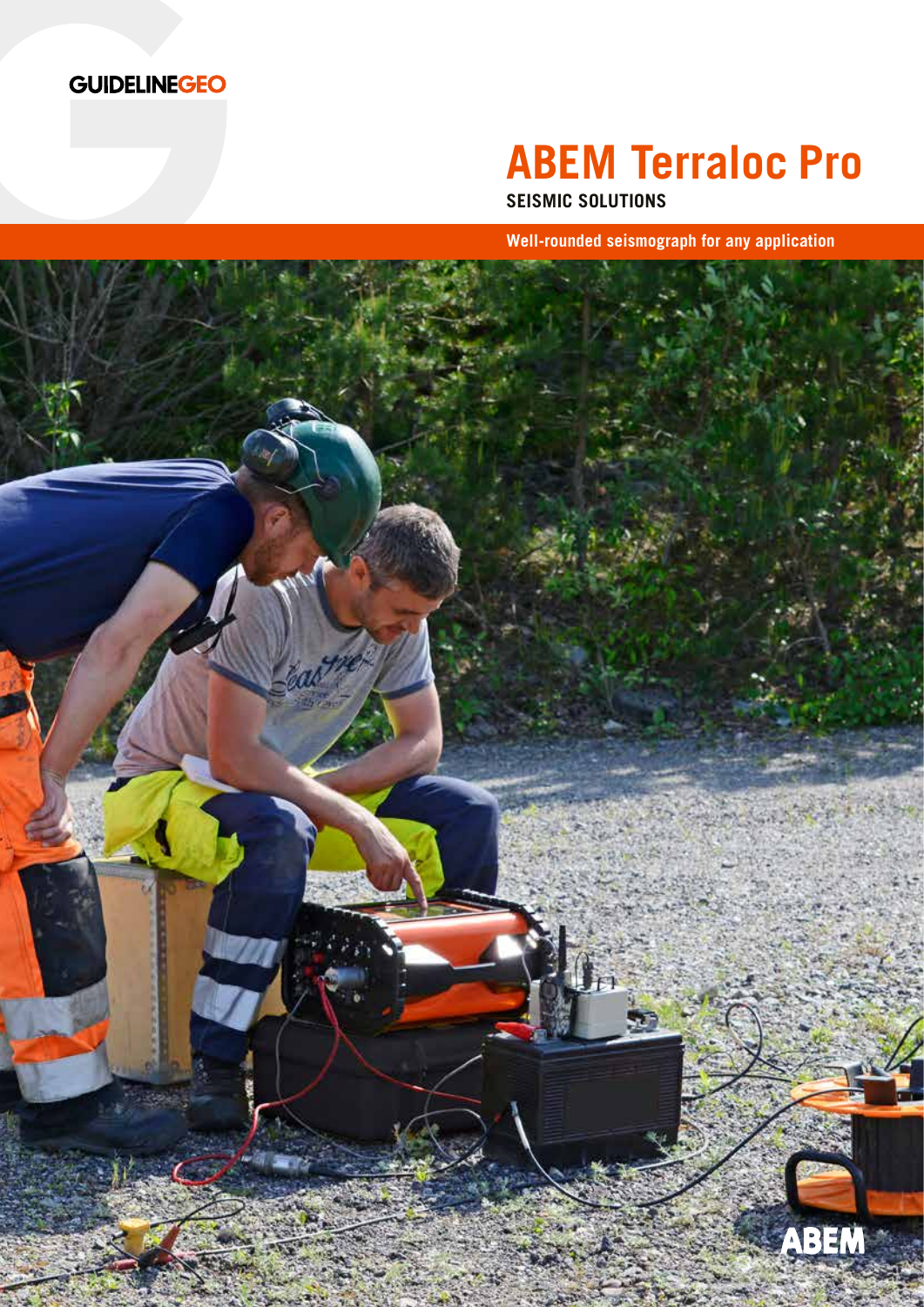## Well-rounded seismograph for any application

ABEM Terraloc Pro is a versatile seismograph that can be used with any type of seismic accessory for every possible application.

**Seismic methods** are commonly used for civil engineering and infrastructure studies, where data can easily be compared with complementary geotechnical methods for determining depth to bedrock, bedrock quality, soil stability, finding fractures and weak zones, as well as more traditional geological mapping. ABEM Terraloc Pro can be configured for all of these applications, and more.

The seismograph is triggered by ground vibrations created by an energy source. Time is then recorded accurately until these vibrations have propagated through the ground and can be measured by geophones connected to the seismograph.

### ABEM Terraloc Pro can be configured with up to 48 channels in one unit, allowing for many sensors, creating a versatile instrument capable of collecting high resolution data. If more channels are needed, several units can be connected.

The cutting edge technology in the design of the measuring channels gives outstanding resolution of the measured signal both in terms of time and amplitude. The result is incomparable data quality across the instruments´ exceptional dynamic range.

### Typical applications

- $\triangleright$  Depth to bedrock
- $\triangleright$  Soil stability
- Geological sequences and structures
- $\triangleright$  Rock quality
- $\triangleright$  Rippability

### **Features**

- $\triangleright$  Built-in computer
- $> 12$ , 24 or 48 measurement channels
- WiFi, Ethernet, USB and VGA connectivity
- $> 100$  GB storage unit
- $\triangleright$  2D and 3D measurements
- $\triangleright$  Sunlight visible LCD with graphical user interface
- $\triangleright$  Up to 480 000 samples and 80 minutes record length
- $\triangleright$  Military grade connectors
- $\triangleright$  High quality cables and accessories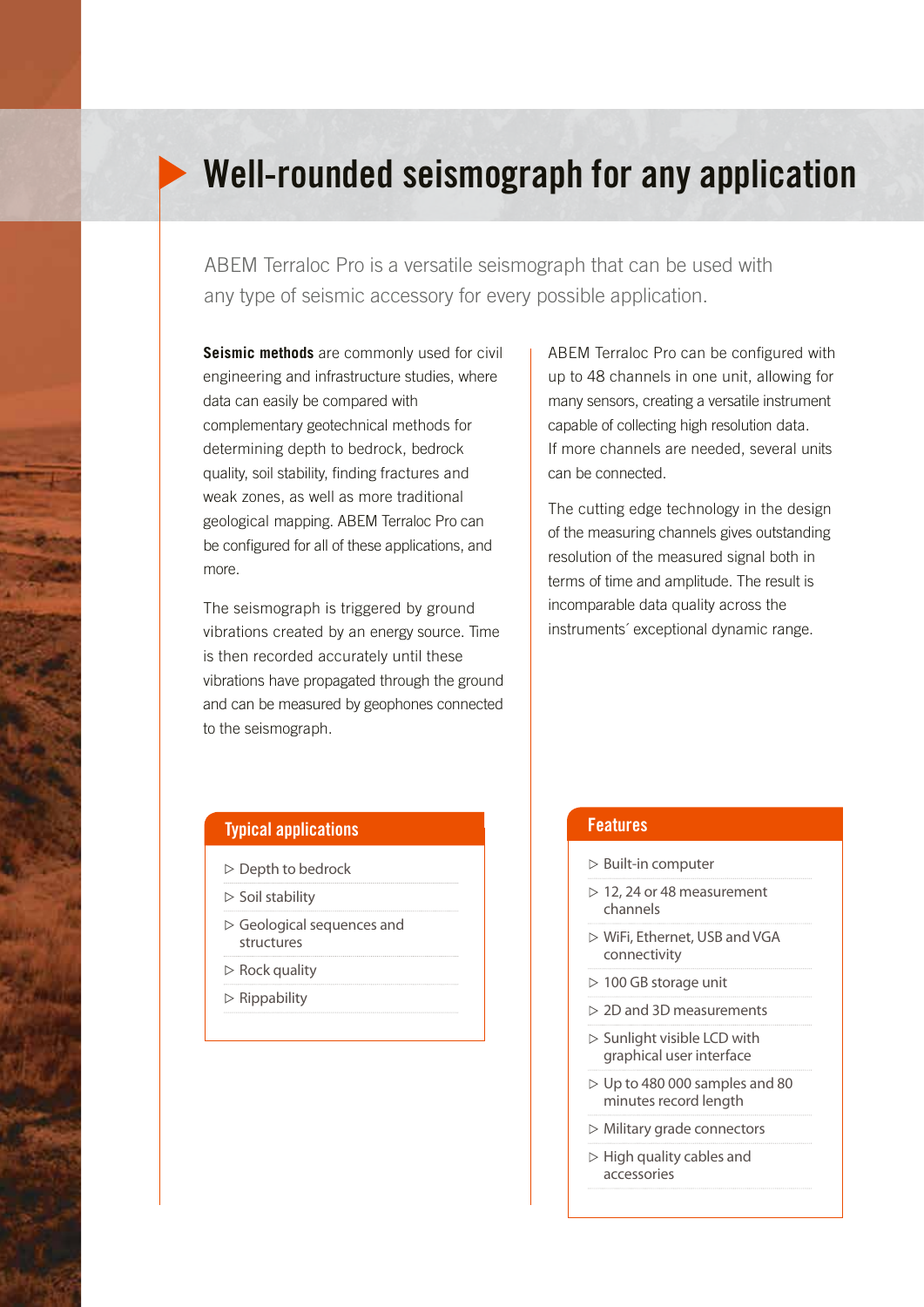# ABEM Terraloc Pro

ABEM Terraloc Pro is a standalone system computer, data storage, measurement channels and user interface.

Measurements are conducted using a graphical interface with a look and feel that is familiar. The system is enclosed in an aluminum casing that is rugged and robust, meeting IEC IP66 classifications so that measurements can be made in all situations and environments.

All types of accessories can be connected to ABEM Terraloc Pro, and solutions can be completely customized to every need.

We can supply high quality cables for land, marine and borehole measurements, and geophones suitable for any type of seismic method. Different types of trigger solutions and energy sources can also be configured.

The system´s internal computer runs a Windows operating system, and is equipped with connectivity including on-board GPS, WiFi, Ethernet, USB and VGA. If needed, the ABEM support team can remotely connect to the instrument, anywhere that an internet connection is available.

### **Advantages**

- $\triangleright$  Designed for outstanding data quality
- $\triangleright$  Graphical user interface with a familiar feel
- $\triangleright$  Standalone system makes it easy to operate in the field
- $\triangleright$  Quality control before and during measurements
- $\triangleright$  Rugged and robust, do measurements anywhere, anytime
- Georeferenced data using GPS
- $\triangleright$  Possible to conduct any type of seismic method